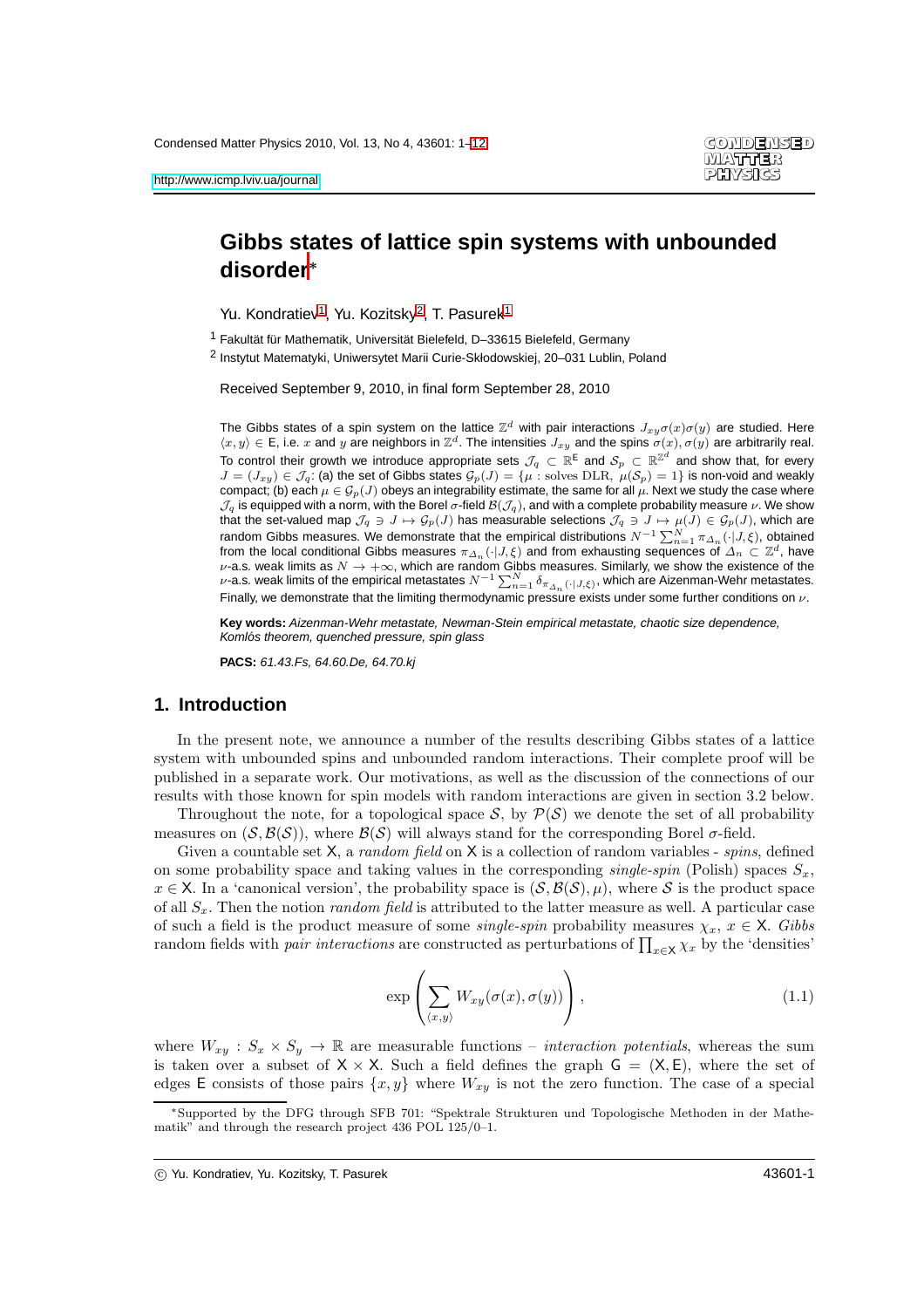interest is where the potentials are random. Then one deals with another random field, this time on E, represented by the triple  $(W, \mathcal{F}, P)$ . Here W is the space of interactions consisting of  $W =$  $(W_{xy})_{(x,y)\in E}$ , F is an appropriate  $\sigma$ -field, and P is a probability measure. A standard assumption is that the degree of each vertex is finite and that the functions  $W_{xy}: S_x \times S_y \to \mathbb{R}$  are P-almost surely bounded, in which case the interactions are called *regular*, c.f. Definition 6.2.1 in [\[1\]](#page-10-0), page 99. The only *irregular* case studied in the literature is that of the long-range spin glasses, where the single-spin spaces are finite, and thus the functions  $W_{xy}$  are bounded, but the vertex degrees are infinite. In the case of regular  $W$ , a measurable map

<span id="page-1-0"></span>
$$
\mathcal{W} \ni W \mapsto \mu(W) \in \mathcal{P}(\mathcal{S}) \tag{1.2}
$$

is called a random Gibbs measure, or a random Gibbs state, if for P-almost all W,  $\mu(W)$  has a Markov property, standard for Gibbs measures, c.f. Definition 6.2.5 in [\[1](#page-10-0)]. The measurability in [\(1.2\)](#page-1-0) is the key point since only in this case one can speak about averages with respect to the disorder, that is, about the expectations  $\mathbb{E}_P \Phi \left( \mathbb{E}_{\mu(W)} F \right)$ , where  $F : S \to \mathbb{R}$  and  $\Phi : \mathbb{R} \to \mathbb{R}$ are appropriate functions, see the discussion in section 6.2 in [\[1](#page-10-0)]. In general, for models with the interactions [\(1.1\)](#page-0-2), there might exist multiple Gibbs measures<sup>[1](#page-1-1)</sup>. Hence, the map  $W \mapsto {\mu(W) : \mu(W)}$ is a Gibbs measure} can be set-valued and the existence of its measurable selections [\(1.2\)](#page-1-0) is not obvious. To the best of our knowledge, in a systematic way this aspect of the theory has never been discussed so far. Thus, one of the aims of this work is to look at the problem of Gibbs fields with random interactions from the point of view of the set-valued analysis [\[2\]](#page-10-1). Another aim is to elaborate a method, which would allow us to study the models with unbounded interactions – the other irregular case that has not been studied yet. In order to make the things as much transparent as possible, we consider the simplest case where the graph is a lattice  $\mathbb{Z}^d$  with the edge set  $\mathsf{E} = \{(x, y) : |x - y| = 1\}$ , whereas the interaction potentials have the form

<span id="page-1-2"></span>
$$
W_{xy}(u,v) = J_{xy}uv, \qquad J_{xy}, u, v \in \mathbb{R}, \tag{1.3}
$$

that is, all  $S_x$  are the copies of R. In the physical terminology, this is a lattice spin model with unbounded spins and a harmonic pair interaction. The existence and the properties of the corresponding Gibbs fields for all  $J_{xy}$  being the same (or just uniformly bounded) and nonrandom have been studied since the 1970th, see [\[3](#page-10-2), [4\]](#page-10-3) and the bibliographic notes in [\[5\]](#page-10-4). However, the case of  $\sup_{(x,y)\in \mathsf{E}}|J_{xy}| = +\infty$  has not been studied so far. To control the growth of  $J = (J_{xy})_{(x,y)\in \mathsf{E}}$  and  $\sigma = (\sigma(x))_{x \in \mathsf{X}}$ , we introduce two Banach spaces  $\mathcal{J}_q \subset \mathbb{R}^{\mathsf{E}}$  and  $\mathcal{S}_p \subset \mathbb{R}^{\mathbb{Z}^d}$ . They are large enough so that every ball in  $\mathcal{J}_q$  contains J with arbitrarily big  $|J_{xy}|$ . Then the interaction randomness is realized as the triple  $(\mathcal{J}_q, \mathcal{B}(\mathcal{J}_q), \nu)$ , where  $\nu$  is a general complete probability measure (need not be product, etc). For every finite  $\Delta \subset \mathbb{Z}^d$ , by means of the potentials [\(1.3\)](#page-1-2) we introduce the local conditional Gibbs measure  $\pi_{\Delta}(\cdot|J,\xi), J \in \mathcal{J}_q$  and  $\xi \in \mathcal{S}_p$ , which then allows us to define the set of tempered Gibbs measures  $\mathcal{G}_p(J)$  consisting of those  $\mu \in \mathcal{P}(\mathbb{R}^{\mathbb{Z}^d})$  which solve the DLR equation and are such that  $\mu(\mathcal{S}_n) = 1$ . We claim that:

- (a) for every  $J \in \mathcal{J}_q$ , the set  $\mathcal{G}_p(J)$  is non-void and weakly compact, and that each  $\mu \in \mathcal{G}_p(J)$  obeys an integrability estimate, the same for all such  $\mu$  (Theorem [3.1\)](#page-6-0);
- (b) the map  $\mathcal{J}_q \ni J \mapsto \mathcal{G}_p(J)$  is measurable, as a set-valued map, and hence there exist measurable selections  $\mathcal{J}_q \ni J \mapsto \mu(J) \in \mathcal{G}_p(J)$ (Theorem [3.4\)](#page-7-0).

The key element of the proof of (a) is an integrability estimate for the measures  $\pi_{\Lambda}(\cdot|J,\xi)$  which implies the existence of accumulation points of the family  ${\lbrace \pi_{\Delta}(\cdot|J,\xi) \rbrace}_{\Delta \subset \mathbb{Z}^d}$ , that are elements of  $\mathcal{G}_p(J)$ . Then, the corresponding estimate for  $\mu \in \mathcal{G}_p(J)$ , which holds uniformly for all such  $\mu$  and all  $||J||_q \le R$ ,  $R > 0$ , are obtained therefrom. This allows us to prove that the map  $\mathcal{J}_q \ni J \mapsto \mathcal{G}_p(J)$ is upper semi-continuous, which extends the result obtained (for bounded interactions) in item (d) of Theorem 4.23 in [\[6\]](#page-10-5), page 72. By Theorem 8.1.4 of [\[2\]](#page-10-1), page 310, the mentioned upper semicontinuity implies the measurability of  $\mathcal{J}_q \ni J \mapsto \mathcal{G}_p(J)$ , which in turn yields the existence of

<span id="page-1-1"></span> $1$ The a.s. uniqueness of Gibbs measures of disordered spin systems, as well as the problem of phase transitions, are highly nontrivial, see the discussion and the corresponding references in section 6.3 in [\[1](#page-10-0)].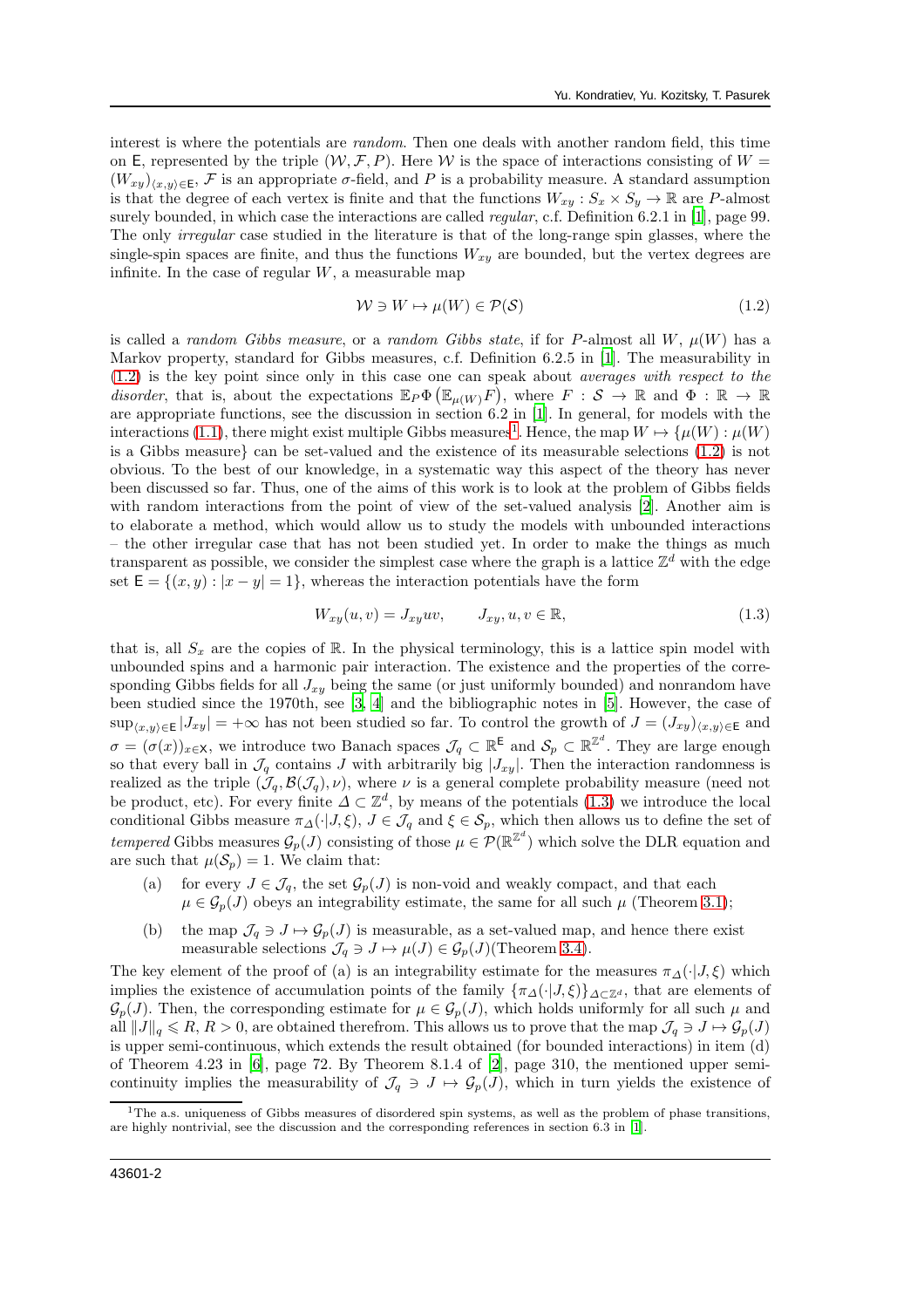measurable selections, see Theorem 8.1.3 in [\[2](#page-10-1)]. In Corollary [3.2,](#page-6-1) we also establish the existence of the averages  $\mathbb{E}_{\nu}\Phi(\mathbb{E}_{\mu(J)}F)$  for appropriate functions F and  $\Phi$ . Note that the constants in [\(3.3\)](#page-6-2) are explicitly expressed in terms of the model parameters.

As is commonly accepted, see chapter 7 in [\[6\]](#page-10-5), the extreme elements of  $\mathcal{G}_n(J)$  correspond to thermodynamic phases of the physical system modeled by the family  ${\lbrace \pi_{\Delta}(\cdot|J,\xi) \rbrace}_{\Delta \subset \mathbb{Z}^d}$ . These elements are contained in the set of limiting Gibbs measures (Minlos states), see Corollary 7.30 on page 135 in [\[6](#page-10-5)], which are exactly the accumulation points of  $\{\pi_{\Delta}(\cdot|J,\xi)\}_{\Delta\subset\mathbb{Z}^d}$ . The physical meaning of such limiting Gibbs measures is that they approximate Gibbs measures of large finite systems, c.f. the corresponding discussion in [\[7](#page-10-6)]. The random Gibbs measures obtained in (b) as measurable selections need not be limiting Gibbs measures – thus, the result of Theorem [3.4](#page-7-0) has rather got a theoretical value from the point of view of physics. The characteristic feature of the spin models with random interactions is the so-called chaotic dependence of the measures  $\pi_{\Delta}(\cdot|J,\xi)$  on  $\Delta$ , see [\[8\]](#page-10-7) and the references cited therein. This means that the limits of the sequences  ${\lbrace \pi_{\Delta_n}(\cdot|J,\xi) \rbrace_{n\in\mathbb{N}}}$  need not be measurable (with respect to J) and hence cannot serve as limiting random Gibbs measures. With the help of the Komlós theorem  $[9, 10]$  $[9, 10]$  in Theorem [3.6](#page-7-1) we obtain that,

(c) for every  $\xi \in \mathcal{S}_p$ , there exists a random Gibbs measure  $\mu^{\xi}(J)$  and an exhausting sequence  $\mathcal{D} = {\{\Delta_n\}}_{n \in \mathbb{N}}$  such that  $\mu^{\xi}(J)$  is the *v*-a.s. weak limit of the sequence of 'empirical distributions'

<span id="page-2-1"></span>
$$
\frac{1}{N} \sum_{n=1}^{N} \pi_{\Delta_n}(\cdot | J, \xi), \qquad N \in \mathbb{N}.
$$
\n(1.4)

Under rather general assumptions, each Gibbs measure has an extreme decomposition, see Theorem 7.26 in [\[6\]](#page-10-5), page 133. Thus, every measurable selection can be written in the form

<span id="page-2-0"></span>
$$
\mu(J) = \int\limits_{\mathcal{G}_{p}^{\text{ex}}(J)} \mu \ \mathfrak{w}(J)(\mathrm{d}\mu). \tag{1.5}
$$

Here  $\mathcal{G}_p^{\text{ex}}(J)$  is the extreme boundary of  $\mathcal{G}_p(J)$  and  $\mathfrak{w}(J)$  is a *weight*, uniquely determined by  $\mu(J)$ . This decomposition holds for all  $J \in \mathcal{J}_q$ , however, the weights  $\mathfrak{w}(J)$  need not be J-measurable. Suppose now that a representation holds, which is similar to [\(1.5\)](#page-2-0) with a measurable weight and the integral taken over the whole set  $\mathcal{G}_p(J)$ . Then it yields a random Gibbs measure and the corresponding weight is called an Aizenman-Wehr metastate [\[11\]](#page-10-10), see also page 103 in [\[1\]](#page-10-0) and Definition [2.4](#page-6-3) below. In Theorem [3.7,](#page-7-2) we show that

(d) for every  $\xi \in \mathcal{S}_p$ , there exists an Aizenman-Wehr metastate  $\mathfrak{m}^{\xi}(J)$  and an exhausting sequence  $\mathcal{D} = {\{\Delta_n\}}_{n\in\mathbb{N}}$  such that  $\mathfrak{m}^{\xi}(J)$  is the *v*-a.s. weak limit of the sequence of empirical metastates  $\{N^{-1}\sum_{n=1}^{N} \delta_{\pi_{\Delta_n}(\cdot | J, \xi)}\}_{N \in \mathbb{N}}$ .

The thermodynamic pressure, or the free energy density, is an important characteristic which one obtains in the thermodynamic limit, see. e.g. the discussion in [\[1](#page-10-0)], p. 24–28. For non-random (translation invariant) systems, the pressure exists and is independent of the way the limit has been taken, see sections 2 and 3 in [\[3](#page-10-2)] or Theorem 3.10 in [\[12](#page-10-11)]. In Theorem [3.8,](#page-8-0) we show that under an additional condition on the measure  $\nu$  the pressure can be obtained as the almost sure limit of the local pressures, 'averaged' over  $\{\Delta_n\}$  similarly as in [\(1.4\)](#page-2-1). In Theorem [3.9,](#page-8-1) we assume that  $\nu$  is a product measure with the zero first moment and prove that all the sequences of local pressures averaged over the disorder have one and the same thermodynamic limit – the quenched pressure. In proving Theorems [3.8](#page-8-0) and [3.9,](#page-8-1) we employ a version of the first GKS inequality, known for such models with  $J_{xy} \geq 0$ , which we obtain here by extending the approach of [\[13](#page-10-12), [14\]](#page-10-13) to the case of unbounded interactions.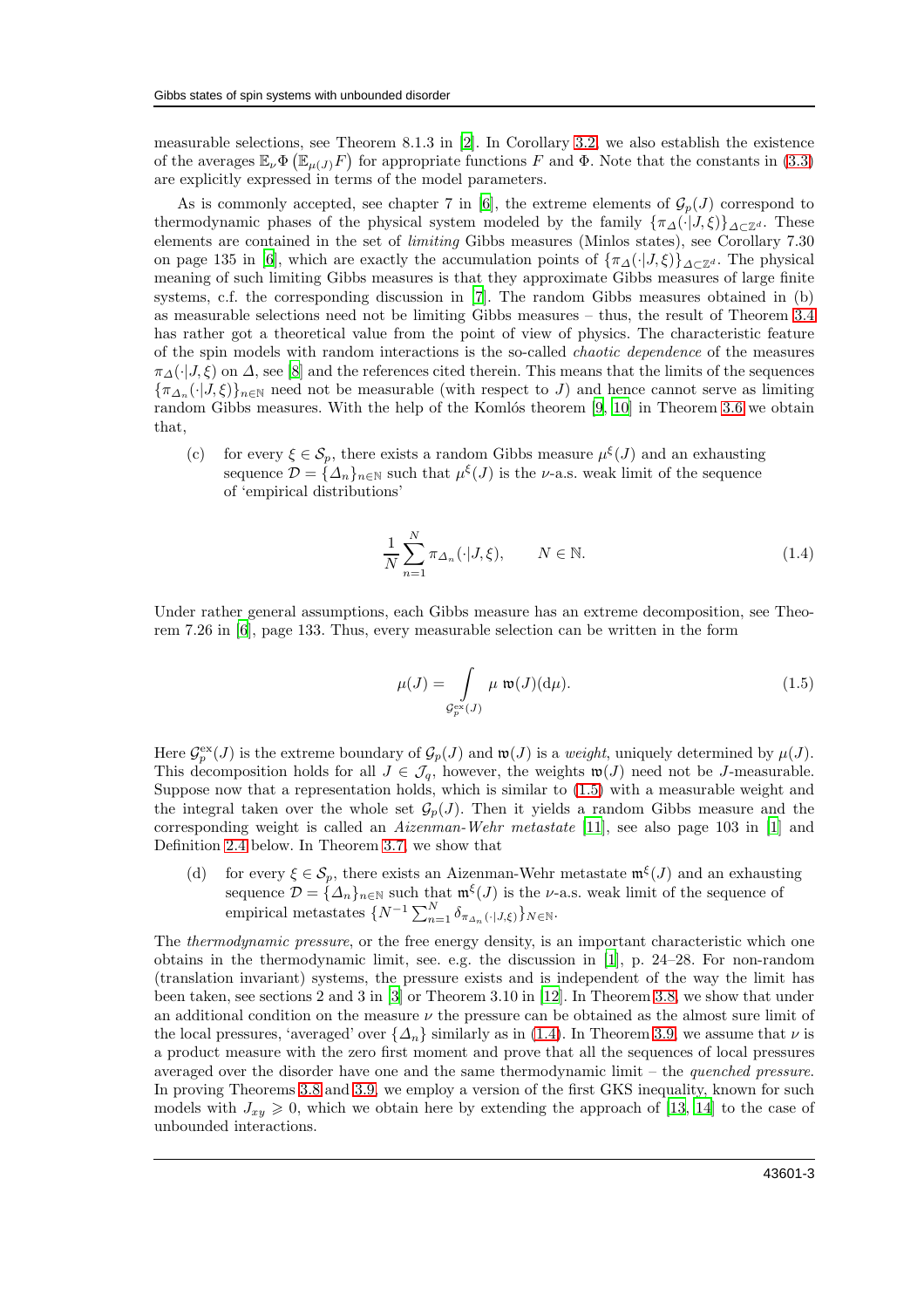#### **2. Setup**

#### **2.1. General setting**

In constructing Gibbs random fields, we follow the standard scheme [\[6\]](#page-10-5). Our Gibbs fields will live on the set  $\mathsf{X} = \mathbb{Z}^d, d \in \mathbb{N}$ , equipped with the adjacency relation  $x \sim y$  defined by the condition  $|x-y|=1$ . By E we denote the set of edges of the corresponding graph. We also use the shorthand

$$
\sum_{x} = \sum_{x \in \mathbb{Z}^d}, \qquad \sup_{x} = \sup_{x \in \mathbb{Z}^d}, \qquad \sum_{y \sim x} = \sum_{y \in \mathbb{Z}^d: y \sim x}.
$$

The set  $\mathbb{R}^{\mathbb{Z}^d}$  is equipped with the product topology, which turns it into a Polish space – a separable and completely metrizable topological space. Let  $C_{\text{b}}(\mathbb{R}^{\mathbb{Z}^d})$  be the Banach space of bounded continuous functions  $f : \mathbb{R}^{\mathbb{Z}^d} \to \mathbb{R}$  with the norm

$$
||f||_{\infty} = \sup_{\sigma \in \mathbb{R}^{\mathbb{Z}^d}} |f(\sigma)|.
$$

By means of  $C_{\rm b}(\mathbb{R}^{\mathbb{Z}^d})$  we define the weak topology on the set of all probability measures  $\mathcal{P}(\mathbb{R}^{\mathbb{Z}^d})$ , which turns it into a Polish space, see e.g. page 39 in [\[15](#page-10-14)].

For any  $\Delta \subset \mathbb{Z}^d$ , we let  $\Delta^c \stackrel{\text{def}}{=} \mathbb{Z}^d \setminus \Delta$ ; by writing  $\Delta \Subset \mathsf{X}$  we mean that  $0 < |\Delta| < \infty$ . A sequence  $\mathcal{D} = {\{\Delta_n\}_n \in \mathbb{N}}$ , such that  $\Delta_n \in \mathbb{Z}^d$  for all  $n \in \mathbb{N}$ , is said to be *cofinal* if it is: (a) ordered by inclusion; (b) exhausting, i.e. such that each  $x \in \mathbb{Z}^d$  belongs to a certain  $\Delta_n$ . For  $\Delta \subset \mathbb{Z}^d$ , by  $\mathcal{B}_\Delta$  we denote the  $\sigma$ -sub-field of  $\mathcal{B}(\mathbb{R}^{\mathbb{Z}^d})$  generated by  $(\sigma(x))_{x\in\Delta}$ . For  $\Delta\Subset\mathbb{Z}^d$ , a probability kernel  $\pi_{\Delta}(\cdot|\cdot)$  is a function on  $(\mathcal{B}(\mathbb{R}^{\mathbb{Z}^d}), \mathbb{R}^{\mathbb{Z}^d})$  such that for any  $\xi \in \mathbb{R}^{\mathbb{Z}^d}, \pi_{\Delta}(\cdot|\xi)$  is in  $\mathcal{P}(\mathbb{R}^{\mathbb{Z}^d})$ , and for any  $A \in \mathcal{B}(\mathbb{R}^{\mathbb{Z}^d})$ ,  $\pi_{\Delta}(A|\cdot)$  is  $\mathcal{B}_{\Delta^c}$ -measurable. Such a kernel is said to be proper if  $\pi_{\Delta}(A|\cdot) = \mathbb{I}_A(\cdot)$ for any  $A \in \mathcal{B}_{\Delta^c}$ . Here  $\mathbb{I}_A(\xi) = 1$  if  $\xi \in A$ , and  $\mathbb{I}_A(\xi) = 0$  otherwise. Given a family  $\{\pi_{\Delta}\}_{{\Delta} \in \mathbb{Z}^d}$ , suppose that there exists  $\mu \in \mathcal{P}(\mathbb{R}^{\mathbb{Z}^d})$  such that

<span id="page-3-0"></span>
$$
\mu(A|\mathcal{B}_{\Delta^c}) = \pi_{\Delta}(A|\cdot),\tag{2.1}
$$

which holds  $\mu$ -almost surely for all  $A \in \mathcal{B}(\mathbb{R}^{\mathbb{Z}^d})$  and  $\Delta \in \mathbb{Z}^d$ . Then this measure  $\mu$  is said to be specified by the family  $\{\pi_{\Delta}\}_{{\Delta}\in\mathbb{Z}^d}$ . In this case, all the kernels  $\pi_{\Delta}$  are  $\mu$ -almost surely proper, and their family is  $\mu$ -almost surely consistent. The latter means that for  $\mu$ -almost all  $\xi$  and all  $A\in\mathcal{B}(\mathbb{R}^{\mathbb{Z}^d}),$ 

$$
\int_{\mathbb{R}^{\mathbb{Z}^d}} \pi_A(A|\eta) \pi_\Delta(\mathrm{d}\eta|\xi) = \pi_\Delta(A|\xi),\tag{2.2}
$$

which holds for any pair of subsets such that  $\Lambda \subset \Lambda$ . It should be pointed out that [\(2.1\)](#page-3-0) is equivalent to

<span id="page-3-1"></span>
$$
\int_{\mathbb{R}^{\mathbb{Z}^d}} \pi_\Delta(A|\xi) \mu(\mathrm{d}\xi) = \mu(A),\tag{2.3}
$$

which holds for all  $A \in \mathcal{B}(\mathbb{R}^{\mathbb{Z}^d})$  and  $\Delta \in \mathbb{Z}^d$ . The condition [\(2.3\)](#page-3-1) is called the *Dobrushin-Lanford*-Ruelle (DLR) equation. It is equivalent to

$$
\int_{\mathbb{R}^{\mathbb{Z}^d}} \pi_{\Delta}(f|\xi)\mu(\mathrm{d}\xi) = \mu(f),\tag{2.4}
$$

for all  $f \in C_{\rm b}(\mathbb{R}^{\mathbb{Z}^d})$  and all  $\Delta \in \mathbb{Z}^d$ . Here we use the notation

$$
\mu(f) = \int\limits_{\mathbb{R}^{\mathbb{Z}^d}} f(\sigma)\mu(\mathrm{d}\sigma). \tag{2.5}
$$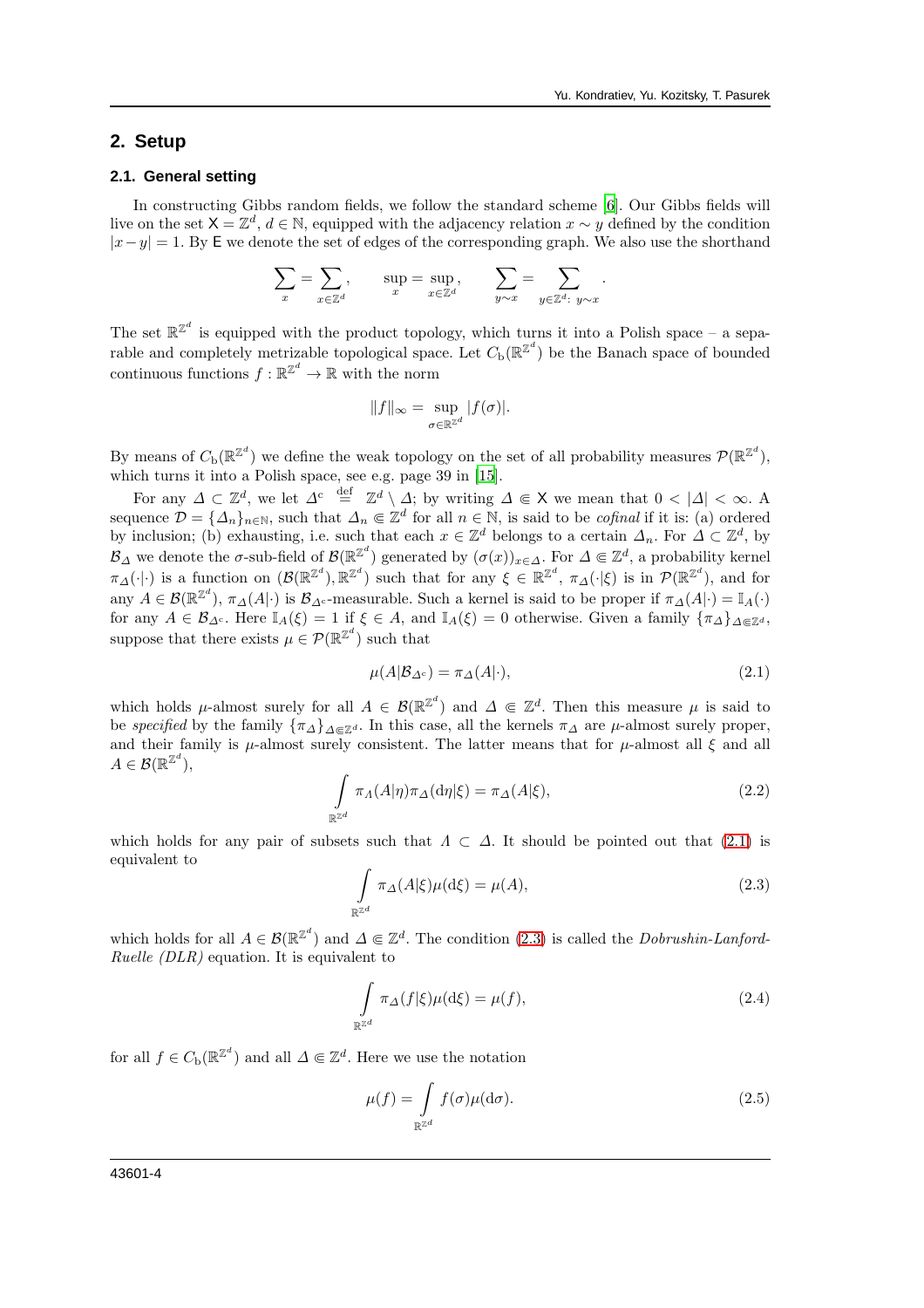#### **2.2. The Gibbs fields**

The Gibbs fields we are going to construct are specified by the kernels obtained as perturbations of the products of single–spin measures by the factors  $(1.1)$  with the functions  $W_{xy}$  as in  $(1.3)$ . For  $\Delta \in \mathbb{Z}^d$  and  $\xi \in \mathbb{R}^{\mathbb{Z}^d}$ , we set

<span id="page-4-2"></span>
$$
-H_{\Delta}(\sigma_{\Delta}|J,\xi) = \sum_{\langle x,y\rangle \in \mathsf{E}_{\Delta}} J_{xy}\sigma(x)\sigma(y) + \sum_{x \in \Delta, y \in \Delta^c, x \sim y} J_{xy}\sigma(x)\xi(y),\tag{2.6}
$$

where  $\mathsf{E}_{\Delta}$  consists of the edges with both endpoints in  $\Delta$ . In the mentioned terminology,  $H_{\Delta}(\sigma_{\Delta}|J,\xi)$ is the energy of interaction of the spins located in ∆ with each other and with the fixed spins outside  $\Delta$ . For a family  $\chi = (\chi_x)_{x \in \mathbb{Z}^d}$ ,  $\chi_x \in \mathcal{P}(\mathbb{R})$ , we put

$$
\chi_{\Delta}(\mathrm{d}\sigma_{\Delta}) = \prod_{x \in \Delta} \chi_x(\mathrm{d}\sigma(x)), \qquad \sigma_{\Delta} = (\sigma(x))_{x \in \Delta}, \tag{2.7}
$$

which is an element of  $\mathcal{P}(\mathbb{R}^{|\Delta|})$ . Thereafter, for  $A \in \mathcal{B}(\mathbb{R}^{\mathbb{Z}^d})$ , we define

<span id="page-4-3"></span>
$$
\pi_{\Delta}(A|J,\xi) = \frac{1}{Z_{\Delta}(J,\xi)} \int_{\mathbb{R}^{|A|}} \mathbb{I}_A(\sigma_{\Delta} \times \xi_{\Delta^c}) \exp[-H_{\Delta}(\sigma_{\Delta}|J,\xi)] \chi_{\Delta}(\mathrm{d}\sigma_{\Delta}). \tag{2.8}
$$

Here  $Z_{\Delta}(J,\xi)$  is a normalizing factor, that is,

<span id="page-4-4"></span>
$$
Z_{\Delta}(J,\xi) = \int_{\mathbb{R}^{|\Delta|}} \exp[-H_{\Delta}(\sigma_{\Delta}|J,\xi)] \chi_{\Delta}(\mathrm{d}\sigma_{\Delta}), \tag{2.9}
$$

and the juxtaposition stands for the element of  $\mathbb{R}^{\mathbb{Z}^d}$  such that

$$
(\sigma_{\Delta} \times \xi_{\Delta^c})(x) = \sigma(x)
$$
, for  $x \in \Delta$ ;  $(\sigma_{\Delta} \times \xi_{\Delta^c})(x) = \xi(x)$ , for  $x \in \Delta^c$ .

The family  $\{\pi_{\Delta}\}_{{\Delta}\Subset {\mathbb{Z}}^d}$  is clearly consistent. It is the local Gibbs specification for our model.

As is typical of Gibbs measures of models with unbounded spins, the description of the properties possessed by all such measures is rather unrealistic. Usually, the study is restricted to those measures which have a prescribed support property. Such measures are called tempered. To define the mentioned property we use a weight function  $w: \mathbb{Z}^d \to (0,1]$ , which by definition has the following properties:

<span id="page-4-0"></span>
$$
(a) \t|w| \stackrel{\text{def}}{=} \sum_{x} w(x) < \infty,\t(2.10)
$$

(b)  $\exists w_0 > 0 \quad w(x) \leq w_0w(y)$ , for all  $x \sim y$ . (2.11)

Note that  $w_0 \geq 1$ , otherwise one would get  $w(x) \equiv 0$ . A typical example can be

$$
w(x) = \exp(-\alpha|x|), \qquad \alpha > 0. \tag{2.12}
$$

For w obeying [\(2.10\)](#page-4-0) and [\(2.11\)](#page-4-0) and for a  $p \ge 1$ , we set

$$
\|\sigma\|_{p} = \left(\sum_{x} |\sigma(x)|^{p} w(x)\right)^{1/p},\tag{2.13}
$$

and

<span id="page-4-1"></span>
$$
\mathcal{S}_p = L^p(\mathbb{Z}^d, w) = \{ \sigma \in \mathbb{R}^{\mathbb{Z}^d} : \|\sigma\|_p < \infty \}. \tag{2.14}
$$

43601-5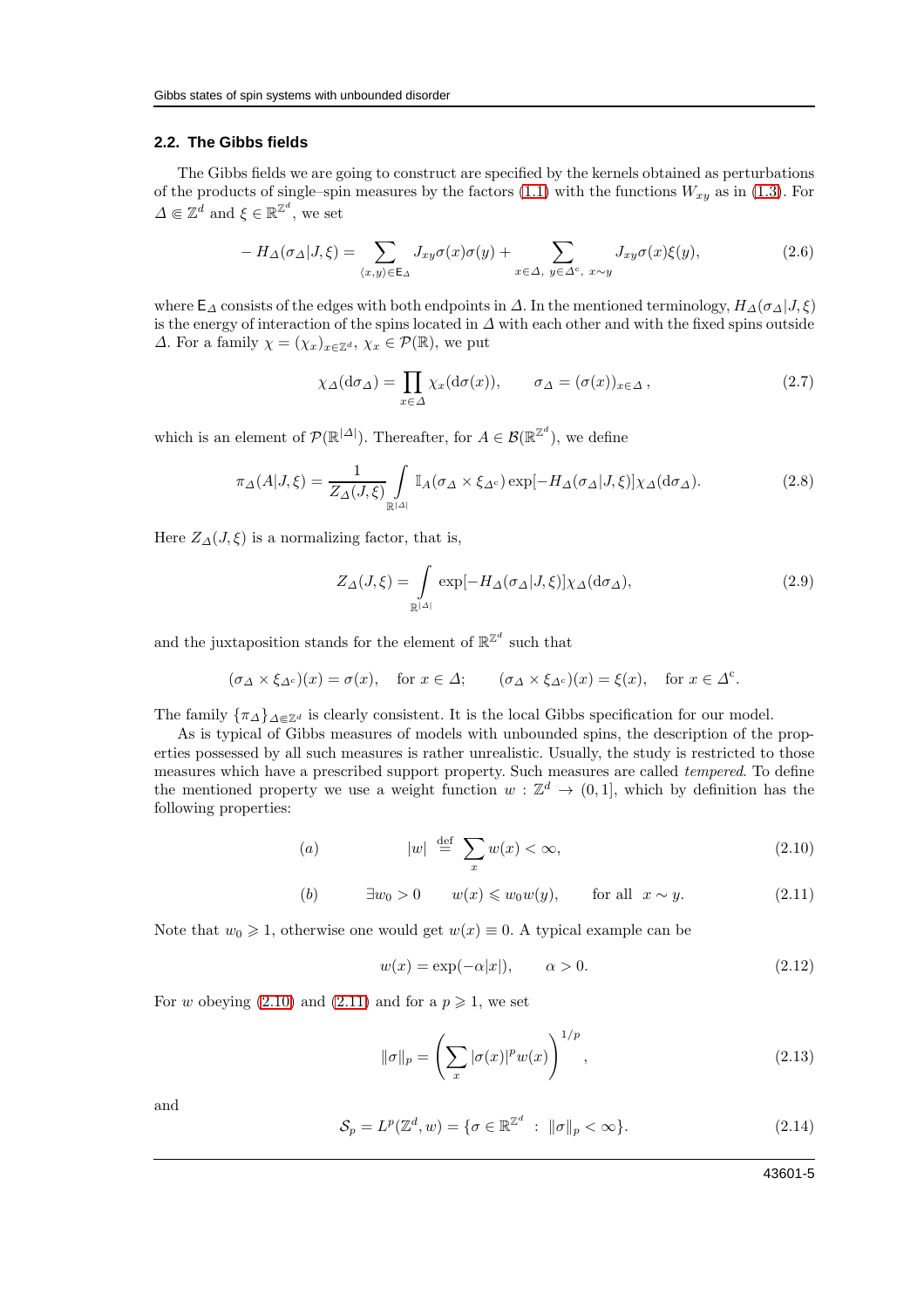This will be the space of tempered spin configurations. Next, for  $q \geq 1$ , we introduce the space of tempered interaction intensities

<span id="page-5-2"></span>
$$
||J||_q = \left(\sum_{\langle x,y\rangle \in \mathsf{E}} |J_{xy}|^q [w(x) + w(y)]\right)^{1/q},
$$
\n
$$
\mathcal{J}_q = L^q(\mathsf{E}, w) = \{J \in \mathbb{R}^{\mathsf{E}} : ||J||_q < \infty\}.
$$
\n(2.15)

Clearly,  $L^p(\mathbb{Z}^d, w)$  and  $L^q(\mathsf{E}, w)$  are measurable subsets of the Polish spaces  $\mathbb{R}^{\mathbb{Z}^d}$  and  $\mathbb{R}^{\mathsf{E}}$ , respectively. We equip these sets with the corresponding norm topologies, which turns them into separable Banach spaces. It can easily be shown (see also the Kuratowski theorem, page 15 in [\[15\]](#page-10-14)), that

$$
\mathcal{B}(\mathcal{S}_p) = \{ \mathcal{S}_p \cap A : A \in \mathcal{B}(\mathbb{R}^{\mathbb{Z}^d}) \}. \tag{2.16}
$$

Thus, one can consider the set

<span id="page-5-0"></span>
$$
\mathcal{P}_{\text{temp}} = \{ \mu \in \mathcal{P}(\mathbb{R}^{\mathbb{Z}^d}) : \mu(\mathcal{S}_p) = 1 \}. \tag{2.17}
$$

The elements of  $\mathcal{P}_{temp}$  are called tempered measures. Now we impose conditions on the family of single-spin measures  $\chi = (\chi_x)_{x \in \mathbb{Z}^d}$ . For  $\lambda > 0$  and  $q > 1$ , we set

$$
\sup_{x} \int_{\mathbb{R}} \exp\left(\lambda |u|^{2q/(q-1)}\right) \chi_{x}(\mathrm{d}u) = C_{+}(\lambda),
$$
  

$$
\inf_{x} \int_{\mathbb{R}} \exp\left(-\lambda |u|^{2q/(q-1)}\right) \chi_{x}(\mathrm{d}u) = C_{-}(\lambda).
$$
 (2.18)

And then

$$
\mathcal{K}_q \stackrel{\text{def}}{=} \{ \chi = (\chi_x)_{x \in \mathbb{Z}^d} : \forall \lambda > 0 \ \ C_+(\lambda) < \infty, \ C_-(\lambda) > 0 \}. \tag{2.19}
$$

As an example of  $\chi \in \mathcal{K}_q$  one can take the copies of the measure  $\chi_0(du) \sim \exp(-V(u))du$ , where V is an even semi-bounded polynomial of deg $V > 2q/(q-1)$ , c.f. [\[3,](#page-10-2) [5](#page-10-4)]. This corresponds to the physical model called an anharmonic crystal where the spins are the displacements of the oscillators from their equilibrium positions.

In the sequel, we shall always choose J in  $\mathcal{J}_q$  and  $\chi$  in  $\mathcal{K}_q$  with one and the same  $q > 1$ . We also assume that this  $q$  and  $p$  in  $(2.14)$  and  $(2.17)$  satisfy

<span id="page-5-3"></span><span id="page-5-1"></span>
$$
p = \frac{2q}{q-1},\tag{2.20}
$$

i.e.  $p > 2$ . As our main concern is the dependence on J, the dependence on  $\chi$  will always be suppressed from the notations.

**Definition 2.1** Given  $J = (J_{xy})_{(x,y)\in\mathsf{E}} \in \mathcal{J}_q$  and p as in [\(2.20\)](#page-5-1), by  $\mathcal{G}_p(J)$  we denote the set of all  $\mu \in \mathcal{P}_{temp}$  which solve the DLR equation [\(2.3\)](#page-3-1) with the kernels defined in [\(2.6\)](#page-4-2) and [\(2.8\)](#page-4-3). The elements of  $\mathcal{G}_p(J)$  are called (tempered) Gibbs measures.

We recall that a probability space  $(\Omega, \mathcal{O}, P)$  is said to be *complete* if for every A such that  $P(A) = 0$ , each subset of A is in  $\mathcal{O}$ . We also recall that  $\mathcal{J}_q$  is a separable Banach space.

**Definition 2.2** By the lattice model with unbounded spins and unbounded random interactions we mean the pair

 $(\mathcal{J}_q, \mathcal{B}(\mathcal{J}_q), \nu)$  and  $\{\pi_{\Delta}(\cdot | J, \xi) : \Delta \in \mathbb{Z}^d, J \in \mathcal{J}_q, \xi \in \mathcal{S}_p\},\$ 

<span id="page-5-4"></span>where the probability space is complete and the kernels  $\pi_{\Delta}$  are defined in [\(2.6\)](#page-4-2) and [\(2.8\)](#page-4-3).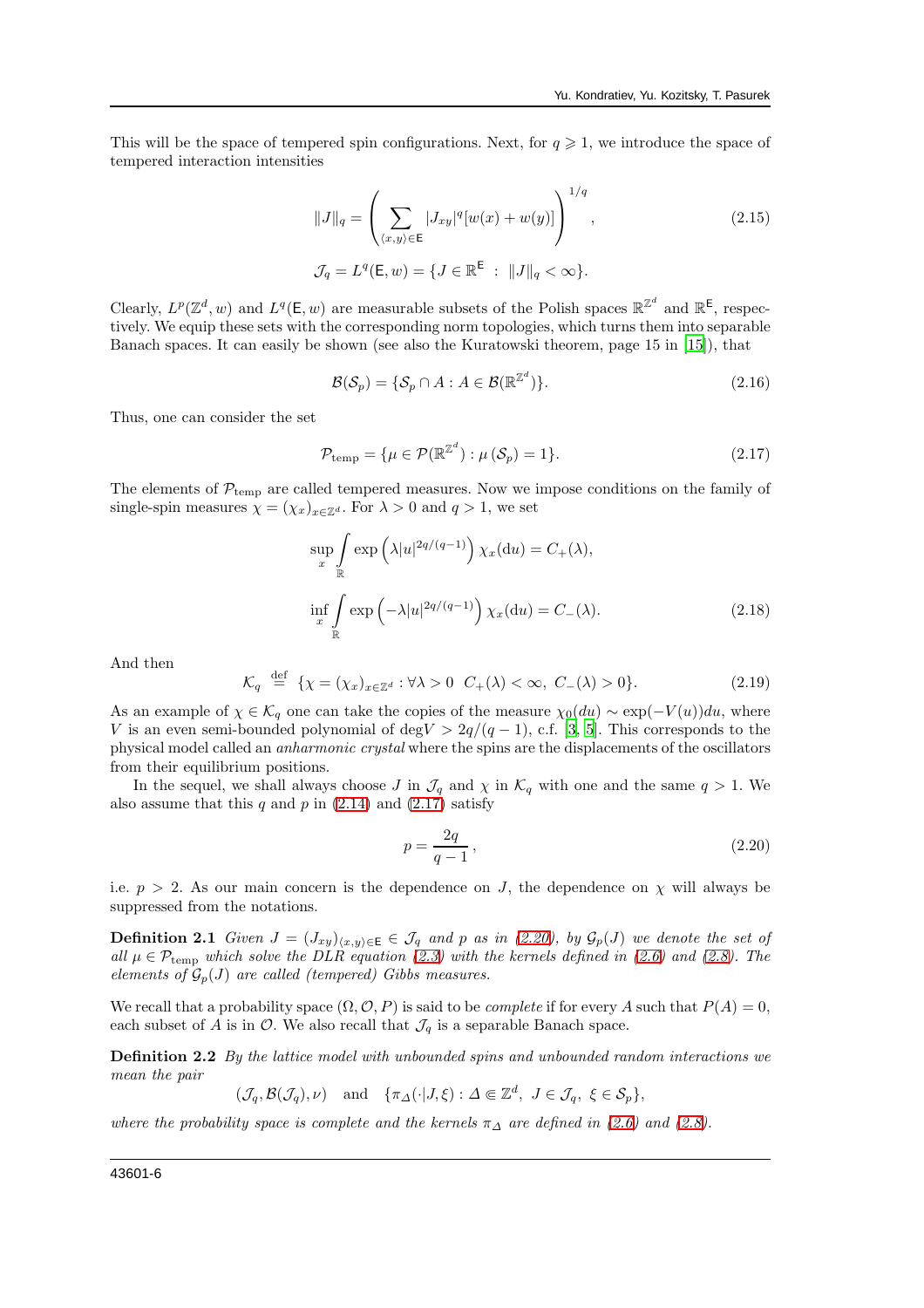**Definition 2.3** A  $\mathcal{B}(\mathcal{J}_q)/\mathcal{B}(\mathcal{P}(\mathbb{R}^{\mathbb{Z}^d}))$ -measurable map  $\mathcal{J}_q \ni J \mapsto \mu(J) \in \mathcal{P}(\mathbb{R}^{\mathbb{Z}^d})$  is said to be a random Gibbs measure if  $\mu(J) \in \mathcal{G}_p(J)$  for v-almost all  $J \in \mathcal{J}_q$ .

Note that when we speak about a Gibbs measure  $\mu$  we mean merely an element of a given  $\mathcal{G}_p(J)$ . However, a random Gibbs measure  $\mu(J)$  will stand for a measure-valued function of  $J \in \mathcal{J}_q$ .

Let  $\mathfrak P$  denote the space of all probability measures on  $(\mathcal P(\mathbb{R}^{\mathbb{Z}^d}), \mathcal B(\mathcal P(\mathbb{R}^{\mathbb{Z}^d})))$ . We equip it with the weak topology and thereby with the Borel  $\sigma$ -field  $\mathfrak{B}$ . For every  $f \in C_{\rm b}(\mathbb{R}^{\mathbb{Z}^d})$ , the evaluation map  $\mathcal{P}(\mathbb{R}^{\mathbb{Z}^d}) \ni \mu \mapsto \mu(f)$  is continuous and bounded.

**Definition 2.4** A  $\mathcal{B}(\mathcal{J}_q)/\mathfrak{B}$ -measurable map  $\mathcal{J}_q \ni J \mapsto \mathfrak{m}(J) \in \mathfrak{P}$  is said to be an Aizenman-Wehr metastate if

- (a)  $\mathfrak{m}(J)$   $(\mathcal{G}_p(J)) = 1$  for *v*-almost all  $J \in \mathcal{J}_q$ ;
- (b) the map

<span id="page-6-4"></span><span id="page-6-3"></span>
$$
\mathcal{J}_q \ni J \mapsto \int_{\mathcal{P}(\mathbb{R}^{\mathbb{Z}^d})} \mu \ \mathfrak{m}(J)(\mathrm{d}\mu) \in \mathcal{P}(\mathbb{R}^{\mathbb{Z}^d}) \tag{2.21}
$$

is a random Gibbs measure.

Note that the integral in [\(2.21\)](#page-6-4) is understood in terms of the pairing with  $f \in C_{\rm b}(\mathbb{R}^{\mathbb{Z}^d})$ .

#### **3. The results**

#### **3.1. Theorems**

For  $R > 0$ , we set  $B_q(R) = \{J \in \mathcal{J}_q : ||J||_q \leq R\}$ . From [\(2.15\)](#page-5-2) it follows that

<span id="page-6-6"></span><span id="page-6-0"></span>
$$
\sup_{J \in B_q(R)} \sup_{\langle x, y \rangle \in \mathsf{E}} |J_{xy}| = +\infty, \tag{3.1}
$$

for any  $R > 0$ . Recall that the set of tempered measures  $P_{temp}$  was defined in [\(2.17\)](#page-5-0). In the sequel, when we discuss topological properties of  $\mathcal{G}_p(J)$  we always mean the topology induced by the weak topology of the space  $\mathcal{P}(\mathbb{R}^{\mathbb{Z}^d})$ , defined by means of  $C_{\text{b}}(\mathbb{R}^d)$ .

**Theorem 3.1** For every  $J \in \mathcal{J}_q$ ,  $q > 1$ , the set  $\mathcal{G}_p(J)$  (p as in [\(2.20\)](#page-5-1)) is non-void and compact. For any  $\lambda > 0$ , there exist positive constants  $\Upsilon_i(\lambda)$ ,  $i = 1, 2$ , such that for every  $\mu \in \mathcal{G}_p(J)$ , the following estimate holds

<span id="page-6-5"></span><span id="page-6-1"></span>
$$
\int_{\mathbb{R}^{\mathbb{Z}^d}} \exp\left(\lambda \|\sigma\|_p^p\right) \mu(\mathrm{d}\sigma) \leqslant \exp\left(\left|\mathcal{T}_1(\lambda) + \mathcal{T}_2(\lambda)\right| \|\mathcal{J}\|_q^q\right). \tag{3.2}
$$

By Jensen's inequality, one readily gets from [\(3.2\)](#page-6-5) the following.

Corollary 3.2 There exist positive constants A and B such that for any random Gibbs measure  $\mu(J)$ , the following estimate

<span id="page-6-2"></span>
$$
\int_{\mathcal{I}_q} \Phi\left(\int_{\mathbb{R}^{\mathbb{Z}^d}} \|\sigma\|_{p}^p \mu(J)(\mathrm{d}\sigma)\right) \nu(\mathrm{d}J) \leqslant \int_{\mathcal{I}_q} \Phi\left(A + B\|J\|_q^q\right) \nu(\mathrm{d}J) \tag{3.3}
$$

holds for any increasing function  $\Phi : \mathbb{R}_+ \to \mathbb{R}_+$ .

Random Gibbs measures can be obtained as measurable selections.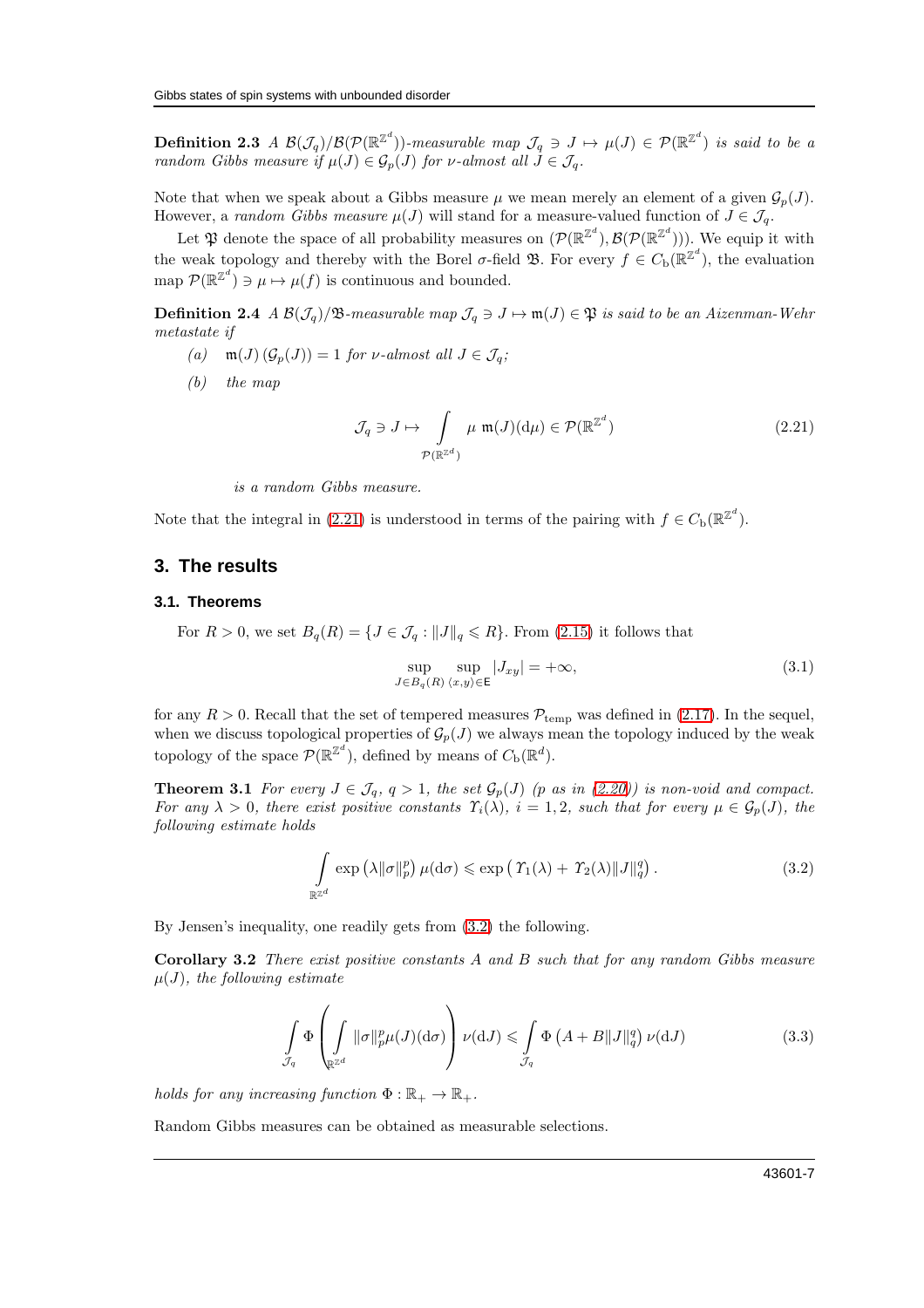**Definition 3.3** A measurable map  $\mathcal{J}_q \ni J \mapsto \mu(J) \in \mathcal{P}(\mathbb{R}^{\mathbb{Z}^d})$  such that

$$
\forall J \in \mathcal{J}_q: \quad \mu(J) \in \mathcal{G}_p(J)
$$

<span id="page-7-0"></span>is called a measurable selection of the set-valued map  $\mathcal{J}_q \ni J \mapsto \mathcal{G}_p(J) \subset \mathcal{P}(\mathbb{R}^{\mathbb{Z}^d})$ .

**Theorem 3.4** Let p and q be as in Theorem [3.1](#page-6-0) and the probability space  $(\mathcal{J}_q, \mathcal{B}(\mathcal{J}_q), \nu)$  be as in Definition [2.2.](#page-5-3) Then the map  $\mathcal{J}_q \ni J \mapsto \mathcal{G}_p(J)$  has measurable selections.

It turns out that measurable selections constitute quite a big subset of the set of Gibbs measures, c.f. item (vi) of Theorem 8.1.4 in [\[2\]](#page-10-1), page 310.

**Remark 3.5** There exists an at most countable family  $\{\mu_n\}_{n\in\mathbb{N}}$  of measurable selections mentioned in Theorem [3.4](#page-7-0) such that, for every  $J \in \mathcal{J}_q$ , the set  $\{\mu_n(J)\}_{n \in \mathbb{N}} \subset \mathcal{G}_p(J)$  is dense in  $\mathcal{G}_p(J)$ . Thus,  $\mathcal{G}_p(J)$  is a singleton for v-almost all J if there is only one measurable selection.

As was already mentioned in Introduction, only limiting Gibbs measures can serve as the approximations of the Gibbs measures of large finite systems, see [\[7\]](#page-10-6). In the next theorem, we obtain random Gibbs measures as weak limits of the averaged kernels  $\pi_{\mathcal{D},N}$ . For a cofinal sequence  $\mathcal{D} = {\{\Delta_n\}}_{n\in\mathbb{N}}$ and  $N \in \mathbb{N}$ , we set

<span id="page-7-3"></span>
$$
\pi_{\mathcal{D},N}(\cdot|J,\xi) = \frac{1}{N} \sum_{n=1}^{N} \pi_{\Delta_n}(\cdot|J,\xi). \tag{3.4}
$$

<span id="page-7-1"></span>**Theorem 3.6** For every  $\xi \in S_p$ , there exists a random Gibbs measure  $\mu^{\xi}$  and a cofinal sequence D such that, in the topology of  $\mathcal{P}(\mathbb{R}^{\mathbb{Z}^d})$ , one has  $\mu^{\xi}(J) = \lim_{N \to +\infty} \pi_{\mathcal{D},N}(\cdot | J, \xi)$  for v-almost all  $J \in \mathcal{J}_q$ .

The fact that we use the sequences of averaged kernels to approximate the finite volume Gibbs measures rather than the sequences of kernels themselves can be explained by the chaotic dependence of the kernels  $\pi_{\Delta}(\cdot|J,\xi)$  on  $\Delta$ , which is smoothed up in [\(3.4\)](#page-7-3).

For  $\Delta \in \mathbb{Z}^d$ , let  $\mathfrak{d}^{\xi}_{\Delta}(J)$  denote the δ-measure centered at  $\pi_{\Delta}(\cdot|J,\xi)$ , that is  $\mathfrak{d}^{\xi}_{\Delta}(J)(A)$  $\mathbb{I}_A(\pi_{\Delta}(\cdot|J,\xi))$  for all  $A \in \mathfrak{B}$ . Then for a cofinal sequence  $\mathcal D$  and  $N \in \mathbb{N}$ , we set, c.f.  $(3.\overline{4})$ ,

$$
\mathfrak{d}_{\mathcal{D},N}^{\xi}(J) = \frac{1}{N} \sum_{n=1}^{N} \mathfrak{d}_{\Delta_n}^{\xi}(J),\tag{3.5}
$$

which is the Newman-Stein empirical metastate, see equation (B19) in page 77 in [\[16\]](#page-10-15) or equation (A18) in page 281 in [\[8\]](#page-10-7). Recall that the Aizenman-Wehr metastates were introduced in Definition [2.4.](#page-6-3)

<span id="page-7-2"></span>**Theorem 3.7** For every  $\xi \in S_p$ , there exists an Aizenman-Wehr metastate  $\mathfrak{m}^{\xi}$  and a cofinal sequence D such that, in the topology of  $\mathfrak{P}, \mathfrak{m}^{\xi}(J) = \lim_{N \to +\infty} \mathfrak{d}_{\mathcal{D},N}^{\xi}(J)$  for  $\nu$ -almost all  $J \in \mathcal{J}_q$ .

For  $\Delta \in \mathbb{Z}^d$ ,  $J \in \mathcal{J}_q$ , and  $\xi \in \mathcal{S}_p$ , the (local) pressure in  $\Delta$  is

$$
p_{\Delta}(J,\xi) = \frac{1}{|\Delta|} \log Z_{\Delta}(J,\xi),\tag{3.6}
$$

where  $Z_{\Delta}(J,\xi)$  is the same as in [\(2.9\)](#page-4-4). Like in [\(3.4\)](#page-7-3), for a cofinal sequence  $\mathcal{D} = {\{\Delta_n\}}_{n\in\mathbb{N}}$  and  $N \in \mathbb{N}$ , we consider

<span id="page-7-4"></span>
$$
p_{\mathcal{D},N}(J,\xi) = \frac{1}{N} \sum_{n=1}^{N} p_{\Delta_n}(J,\xi).
$$
 (3.7)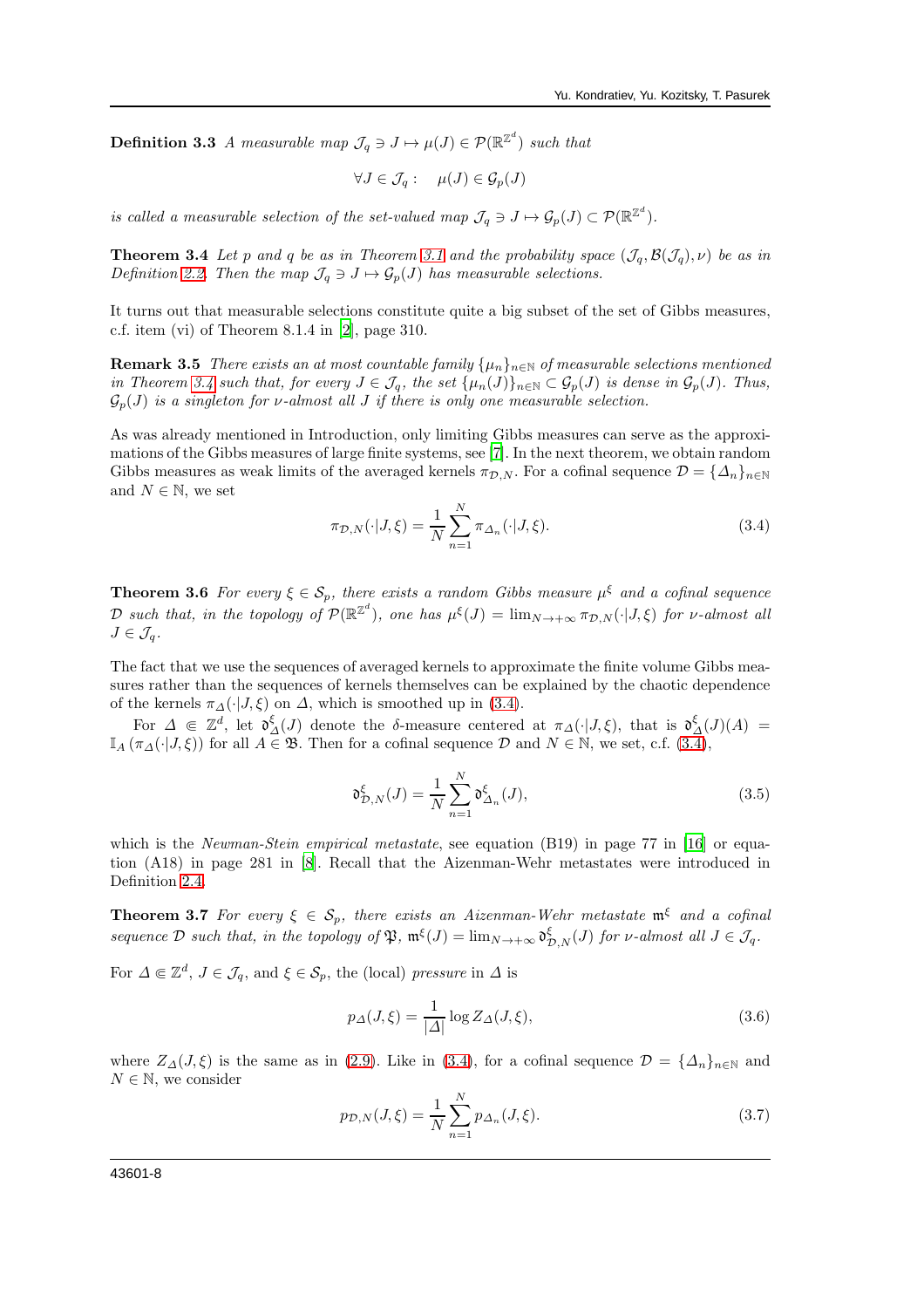Let now  $\mu$  be a random Gibbs measure, see Definition [2.3.](#page-5-4) Then

$$
\bar{p}^{\mu}_{\Delta}(J) = \int_{\mathbb{R}^{\mathbb{Z}^d}} p_{\Delta}(J,\xi)\mu(J)(d\xi),
$$
\n
$$
\bar{p}^{\mu}_{\mathcal{D},N}(J) = \int_{\mathbb{R}^{\mathbb{Z}^d}} p_{\mathcal{D},N}(J,\xi)\mu(J)(d\xi),
$$
\n(3.8)

are measurable functions of  $J \in \mathcal{J}_q$ , and

<span id="page-8-3"></span><span id="page-8-0"></span>
$$
\vartheta(\mathrm{d}\sigma, \mathrm{d}J) = \mu(J)(\mathrm{d}\sigma)\nu(\mathrm{d}J) \tag{3.9}
$$

is a probability measure on the product space  $\mathbb{R}^{\mathbb{Z}^d} \times \mathcal{J}_q$ .

**Theorem 3.8** Suppose that  $\nu$  has the property

<span id="page-8-2"></span>
$$
\sup_{\langle x,y\rangle \in \mathsf{E}} \int\limits_{\mathcal{J}_q} |J_{xy}|^q \nu(\mathrm{d}J) = a_\nu < +\infty. \tag{3.10}
$$

Then, for any random Gibbs measure  $\mu$ , there exists a cofinal sequence  $\mathcal D$  such that the sequence  $\{\bar{p}^{\mu}_{\mathcal{D},N}(J)\}_{N\in\mathbb{N}}$  converges, for v-almost all  $J\in\mathcal{J}_q$ , to a certain  $p^{\mu}\in L^1(\mathcal{J}_q,\nu)$ . Furthermore, for v obeying [\(3.10\)](#page-8-2), let  $\vartheta$  be as in [\(3.9\)](#page-8-3). Then there exists a cofinal sequence  $\mathcal D$  such that the sequence  $\{p_{\mathcal{D},N}(J,\xi)\}_{N\in\mathbb{N}}$  converges, for  $\vartheta$ -almost all  $(\xi, J) \in \mathbb{R}^{\mathbb{Z}^d} \times \mathcal{J}_q$ , to a certain  $p \in L^1(\mathbb{R}^{\mathbb{Z}^d} \times \mathcal{J}_q, \vartheta)$ .

Imposing an additional condition on the measure  $\nu$  we can strengthen the above result as follows. A cofinal sequence  $\mathcal{D} = {\{\Delta_n\}}_{n \in \mathbb{N}}$  is called a van Hove sequence if

$$
\inf_{n \in \mathbb{N}} \frac{|\partial \Delta_n|}{|\Delta_n|} = \lim_{n \to +\infty} \frac{|\partial \Delta_n|}{|\Delta_n|} = 0,
$$

see e.g. page 193 in [\[17\]](#page-10-16). Here  $\partial \Delta = \{ y \in \Delta^c : \exists x \in \Delta \mid x \sim y \}.$ 

**Theorem 3.9** In addition to [\(3.10\)](#page-8-2), assume that  $\nu$  is a product measure such that

<span id="page-8-1"></span>
$$
\int_{\mathcal{I}_q} J_{xy} \nu(\mathrm{d}J) = 0,\tag{3.11}
$$

for all  $\langle x, y \rangle \in \mathsf{E}$ . Then, for any cofinal sequence  $\mathcal{D} = {\{\Delta_n\}}_{n \in \mathbb{N}}$ , there exists the quenched pressure

<span id="page-8-4"></span>
$$
p^{\text{quen}} = \lim_{n \to +\infty} \int_{\mathcal{J}_q} p_{\Delta_n}(J,0)\nu(\mathrm{d}J) = \sup_{\Delta \in \mathbb{Z}^d} \int_{\mathcal{J}_q} p_{\Delta}(J,0)\nu(\mathrm{d}J),\tag{3.12}
$$

which thereby is independent of  $D$ . Furthermore, for any random Gibbs measure  $\mu$  and any van Hove sequence  $\mathcal{D} = {\{\Delta_n\}}_{n \in \mathbb{N}}$ , we have that

$$
p^{\text{quen}} = \lim_{n \to +\infty} \int_{\mathcal{J}_q} \bar{p}^{\mu}_{\Delta_n}(J) \nu(\mathrm{d}J). \tag{3.13}
$$

#### **3.2. Comments**

As was already mentioned, the model with the interaction as in [\(2.6\)](#page-4-2), and with the singlespin measures  $\chi_0(du) \sim \exp(-V(u))du$ , describes an anharmonic crystal with unbounded random interactions. On the other hand, this is an irregular model, which has not been studied yet and it seems a challenging task to develop its mathematical theory. We plan to include a random external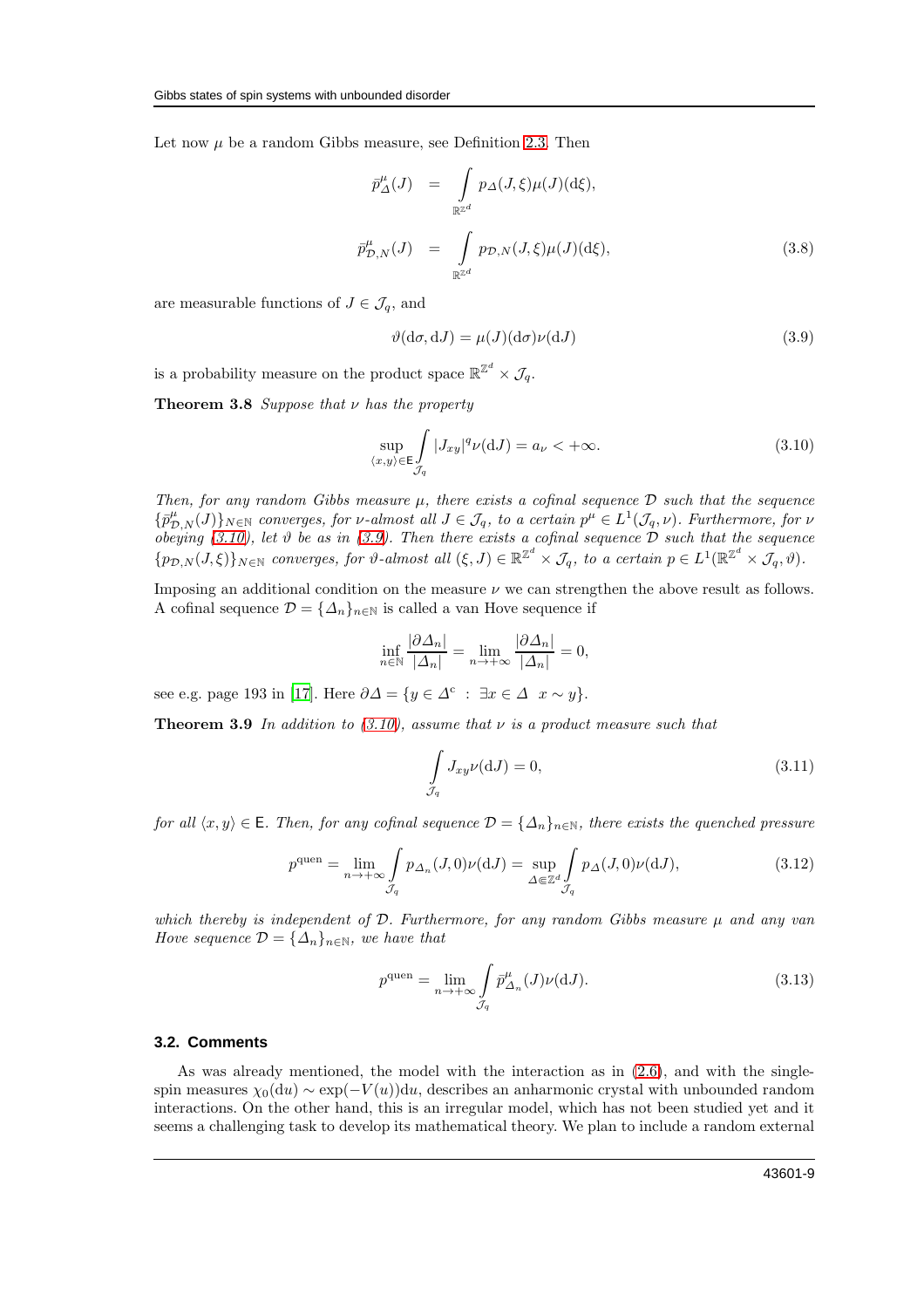field into consideration in a separate work, c.f. [\[11](#page-10-10)]. All the results presented above can be readily extended to any bounded degree graph, and, after some modifications, to unbounded degree graphs of a certain kind [\[18\]](#page-10-17). They can also be extended to more general pair interaction potentials  $W_{xy}$ , c.f. [\(1.3\)](#page-1-2). If every single-spin measure  $\chi_x$  is supported on a bounded [a, b], then all the results formulated above hold true with any q and  $p = 2q/(q-1)$ , including  $q = 1$  and  $p = \infty$ . In this case, we deal with regular random interactions<sup>[2](#page-9-0)</sup>. An important particular model of this kind is the Edwards-Anderson spin glass, see section 2 in  $[8]$ . In this model, the spins take values  $\pm 1$  with equal probabilities and the interaction intensities  $J_{xy}$  are symmetric, typically Gaussian, i.i.d.. Note that such a model meets the conditions of Theorem [3.9.](#page-8-1)

More specific remarks to the above results are as follows:

- Theorem [3.1.](#page-6-0) The main point of this theorem is the lack of uniform boundedness of the intensities  $J_{xy}$ , c.f. [\(3.1\)](#page-6-6). Clearly, the growth of  $J_{xy}$  should be controlled in one or another way. We do this by imposing the temperedness condition  $\|J\|_q < \infty$ , which appears in the right-hand side of [\(3.2\)](#page-6-5) and in similar estimates. The same results can be obtained for the Euclidean Gibbs measures which describe equilibrium thermodynamic states of lattice systems of interacting quantum anharmonic oscillators with random interactions. In this case, our Theorem [3.1](#page-6-0) would be an extension of Theorems 3.1 and 3.2 of [\[12\]](#page-10-11) and of Theorems 3.3.1 and 3.3.6, p. 214–216 in [\[17\]](#page-10-16). For the Euclidean Gibbs measures, the single-spin spaces  $S_x$ are the copies of the space of periodic continuous functions  $\sigma_x : [0, \beta] \to \mathbb{R}$ , where  $\beta > 0$  is the inverse temperature. In view of this, one needs to apply more sophisticated methods of the path integral approach [\[17](#page-10-16)].
- Theorem [3.4.](#page-7-0) If J is random and fixed, the set  $\mathcal{G}_p(J)$  describes the equilibrium thermodynamic states of the spin system with quenched disorder. In order to average over the disorder, one has to have the measurability as in Definition [2.3.](#page-5-4) In Theorem [3.1,](#page-6-0) we prove that  $\mathcal{G}_p(J)$  is non-void by showing that the family  $\{\pi_{\Delta}(\cdot|J,\xi)\}_{\Delta \in \mathbb{Z}^d}$  possesses accumulation points, which are tempered Gibbs measures. Each measure of this kind is, therefore, obtained as the limit of  ${\{\pi_{\Delta_n}(\cdot|J,\xi)\}}_{n\in\mathbb{N}}$  for the corresponding sequence  ${\{\Delta_n\}}_{n\in\mathbb{N}}$  which, however, can depend on J in an uncontrollable way (the so-called *chaotic size dependence*<sup>[3](#page-9-1)</sup>). In view of this fact, it is unclear whether these limiting points provide the measurability of  $J \mapsto \mu(J)$ . In Theorem [3.4,](#page-7-0) this measurability is obtained by means of general methods of the set-valued analysis. To the best of our knowledge, this is the first instance of the use of such methods in the theory of lattice models with random interactions.
- Theorems [3.6](#page-7-1) and [3.7.](#page-7-2) These theorems give a constructive procedure of obtaining random Gibbs measures as the infinite volume limits. Even for  $p = \infty$  and  $q = 1$ , i.e. in the regular case of bounded interactions, Theorems [3.6](#page-7-1) and [3.7](#page-7-2) are the corresponding extensions of Theorems 6.2.6 and 6.2.8 in [\[1\]](#page-10-0), p. 101–104. The novelty of these our theorems is that the chaotic size dependence is harnessed with the help of the Komlós theorem  $[10]$  – a renowned tool in the probability theory. This provides a new look at the approach put forward by C. M. Newman and D. L. Stein, see [\[1,](#page-10-0) [7](#page-10-6), [8](#page-10-7), [16](#page-10-15)] and the references therein.
- Theorems [3.8](#page-8-0) and [3.9.](#page-8-1) For the translation invariant lattice systems with nonrandom interactions, the thermodynamic pressure exists and is unique even if the Gibbs measures are multiple, see Theorem 3.10 and Corollary 3.11 in [\[12\]](#page-10-11), and/or Theorems 5.1.2 and 5.1.3 in [\[17\]](#page-10-16). Thus, this is an important thermodynamic function by means of which one can establish, e.g., the absence/existence of phase transitions, see [\[19](#page-10-18)] and/or chapter 6 in [\[17\]](#page-10-16). For disordered systems, the pressure in  $\Delta \in \mathbb{Z}^d$  clearly manifests the chaotic size dependence. For the model considered here, we propose to eliminate this effect by passing to the averages [\(3.7\)](#page-7-4), as we did in Theorems [3.6](#page-7-1) and [3.7.](#page-7-2) The existence of the limiting quenched pressure obtained in [\(3.12\)](#page-8-4) is a generalization to unbounded spins of the relevant result of [\[13,](#page-10-12) [14\]](#page-10-13). The important point in Theorem [3.9](#page-8-1) is that the pressure averaged over the disorder is the same

<sup>&</sup>lt;sup>2</sup>See Definition  $6.2.1$  in [\[1](#page-10-0)].

<span id="page-9-1"></span><span id="page-9-0"></span> $3$ See the discussion in [\[8\]](#page-10-7) and in [\[16](#page-10-15)], p. 55, 56, 64.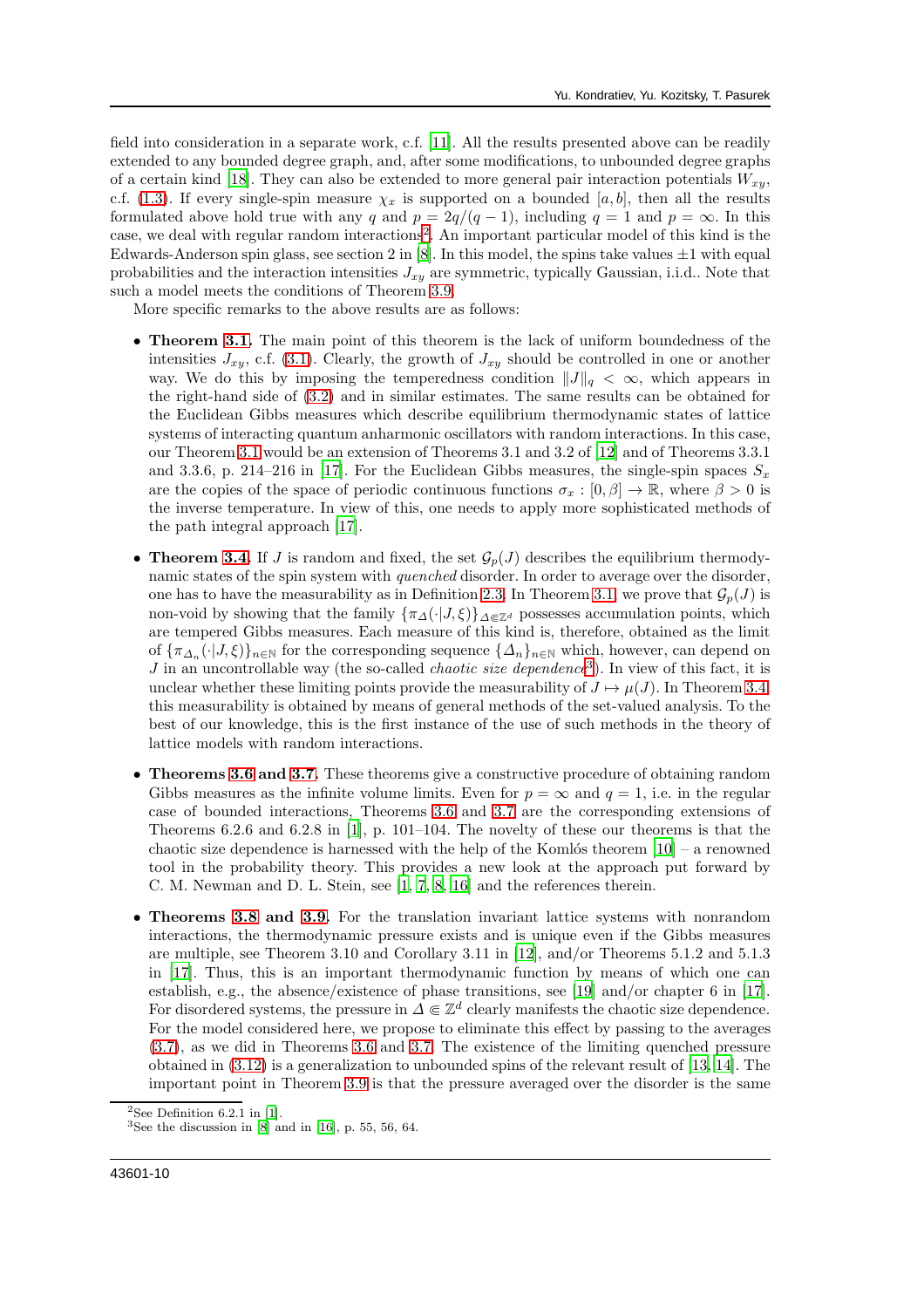in all states, which resembles the corresponding fact known for nonrandom interactions, see Theorem 3.10 in [\[12](#page-10-11)] and Theorem 5.1.3 in [\[17](#page-10-16)], page 268. One observes that this result holds true for the Edwards-Anderson spin glass as well. For the systems of quantum anharmonic oscillators with the corresponding random interactions, the analogous statements can readily be proven by means of a combination of the methods of [\[12](#page-10-11), [17](#page-10-16)] and those of the present work. This would be the extension of the results of [\[20](#page-10-19)].

### **Acknowledgements**

The authors are grateful to Stas Molchanov and Michael Röckner for valuable discussions.

## **References**

- <span id="page-10-0"></span>1. Bovier A., Statistical Mechanics of Disordered Systems. A Mathematical Perspective. Cambridge Series in Statistical and Probabilistic Mathematics. Cambridge University Press, Cambridge, 2006.
- <span id="page-10-1"></span>2. Aubin J.-P., Frankowska H., Set-valued Analysis. Reprint of the 1990 edition. Modern Birkhäuser Classics. Birkhäuser Boston, Inc., Boston, MA, 2009.
- <span id="page-10-2"></span>3. Lebowitz J.L., Presutti E., Comm. Math. Phys., 1976, 50, 195.
- <span id="page-10-3"></span>4. Ruelle D., Comm. Math. Phys., 1976, 50, 189.
- <span id="page-10-4"></span>5. Pasurek T., Theory of Gibbs Measures with Unbounded Spins: Probabilistic and Analytic Aspects. Habilitation Thesis, Universität Bielefeld, available as SFB 701 Preprint 08–101, 2008.
- <span id="page-10-5"></span>6. Georgii H.-O., Gibbs Measures and Phase Transitions. de Gruyter, New York, 1988.
- <span id="page-10-6"></span>7. Newman C.M., Stein D.L. Local vs. global variables for spin glasses. – In: Spin glasses, eds. E. Bolthausen and A. Bovier, p. 145–158, Lecture Notes in Math., 1900, Springer, Berlin, 2007.
- <span id="page-10-7"></span>8. Newman C.M., Stein D.L., Thermodynamic chaos and the structure of short-range spin glasses. In – Mathematical aspects of spin glasses and neural networks, eds. A. Bovier and P. Picco, p. 243–287, Progr. Probab., 41, Birkhäuser Boston, Boston, MA, 1998.
- <span id="page-10-8"></span>9. Balder E.J., Probab. Th. Rel. Fields, 1989, 81, 185.
- <span id="page-10-9"></span>10. Komlós J. Acta Math. Acad. Sci. Hungar., 1967, 18, 217.
- <span id="page-10-10"></span>11. Aizenman M., Wehr J. Comm. Math. Phys., 1990, 130, 489.
- <span id="page-10-11"></span>12. Kozitsky Y., Pasurek T., J. Stat. Phys., 2007, 127, 985.
- <span id="page-10-12"></span>13. Contucci P., Lebowitz J., Ann. Henri Poincaré, 2007, 8, 1461.
- <span id="page-10-13"></span>14. Contucci P., Starr S., J. Stat. Phys., 2009, 135, 1159.
- <span id="page-10-14"></span>15. Parthasarathy K.R., Probability Measures on Metric Spaces. Probability and Mathematical Statistics, No. 3. Academic Press Inc., New York-London, 1967.
- <span id="page-10-15"></span>16. Newman C.M., Topics in Disordered Systems. Lectures in Mathematics ETH Zürich. Birkhäuser Verlag, Basel, 1997.
- <span id="page-10-16"></span>17. Albeverio S., Kondratiev Y., Kozitsky Y., Röckner M. The Statistical Mechanics of Quantum Lattice Systems. A Path Integral Approach. EMS Tracts in Mathematics, 8. European Mathematical Society  $(EMS), Zürich, 2009.$
- <span id="page-10-17"></span>18. Kondratiev Y., Kozitsky Y., Pasurek T., J. Appl. Prob., 2010, 47, 856.
- <span id="page-10-18"></span>19. Kargol A., Kondratiev Y., Kozitsky Y., Rev. Math. Phys., 2008, 20, 529.
- <span id="page-10-19"></span>20. Contucci P., Lebowitz J., J. Math. Phys., 2010, 51, 023302.